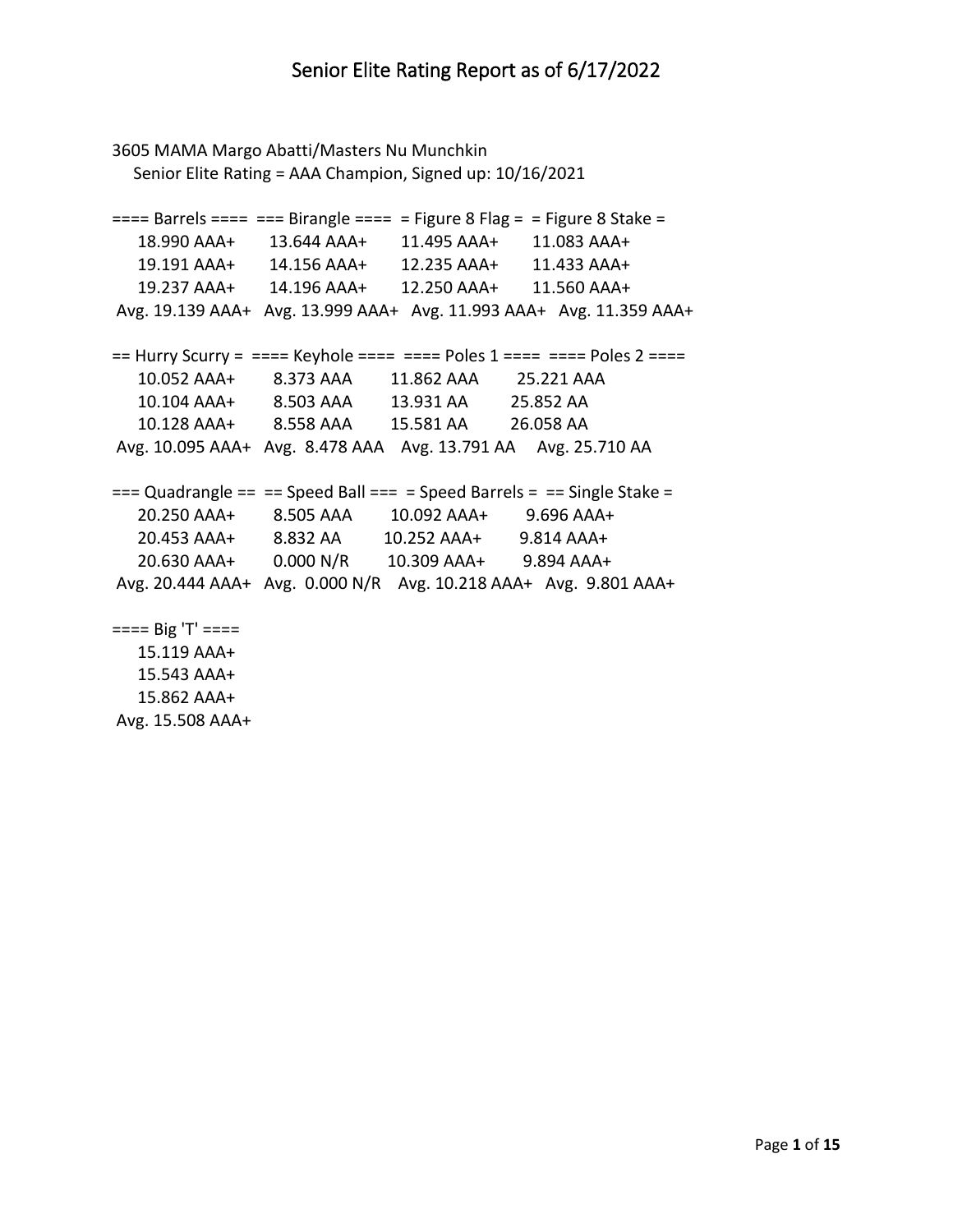1166 DBBR Daphney Buck/Brandy Senior Elite Rating = AAA Reserve, Signed up: 01/22/2022  $===$  Barrels  $===$   $===$  Birangle  $===$   $=$  Figure 8 Flag  $=$   $=$  Figure 8 Stake  $=$  19.958 AAA 14.965 AAA 16.027 AA 11.821 AAA 21.031 AA 15.587 AA 16.934 AA 11.827 AAA 21.047 AA 16.974 AA 22.624 A 11.936 AAA Avg. 20.679 AA Avg. 15.842 AA Avg. 18.528 A Avg. 11.861 AAA  $==$  Hurry Scurry =  $==$ == Keyhole  $==$ ===  $=$  Poles 1  $==$ ==  $=$  Poles 2  $==$ = 10.618 AAA 8.150 AAA 11.620 AAA 23.022 AAA+ 10.784 AAA 8.641 AAA 12.123 AAA 23.829 AAA 10.850 AAA 8.780 AAA 12.369 AAA 24.210 AAA Avg. 10.751 AAA Avg. 8.524 AAA Avg. 12.037 AAA Avg. 23.687 AAA  $==$  Quadrangle == == Speed Ball === = Speed Barrels = == Single Stake = 19.948 AAA+ 8.386 AAA 10.298 AAA+ 9.816 AAA+ 19.973 AAA+ 0.000 N/R 10.378 AAA 9.987 AAA+ 20.596 AAA+ 0.000 N/R 10.488 AAA 10.533 AA Avg. 20.172 AAA+ Avg. 0.000 N/R Avg. 10.388 AAA Avg. 10.112 AA  $====$  Big 'T'  $====$  15.813 AAA+ 15.972 AAA

 16.226 AAA Avg. 16.004 AAA

Page **2** of **15**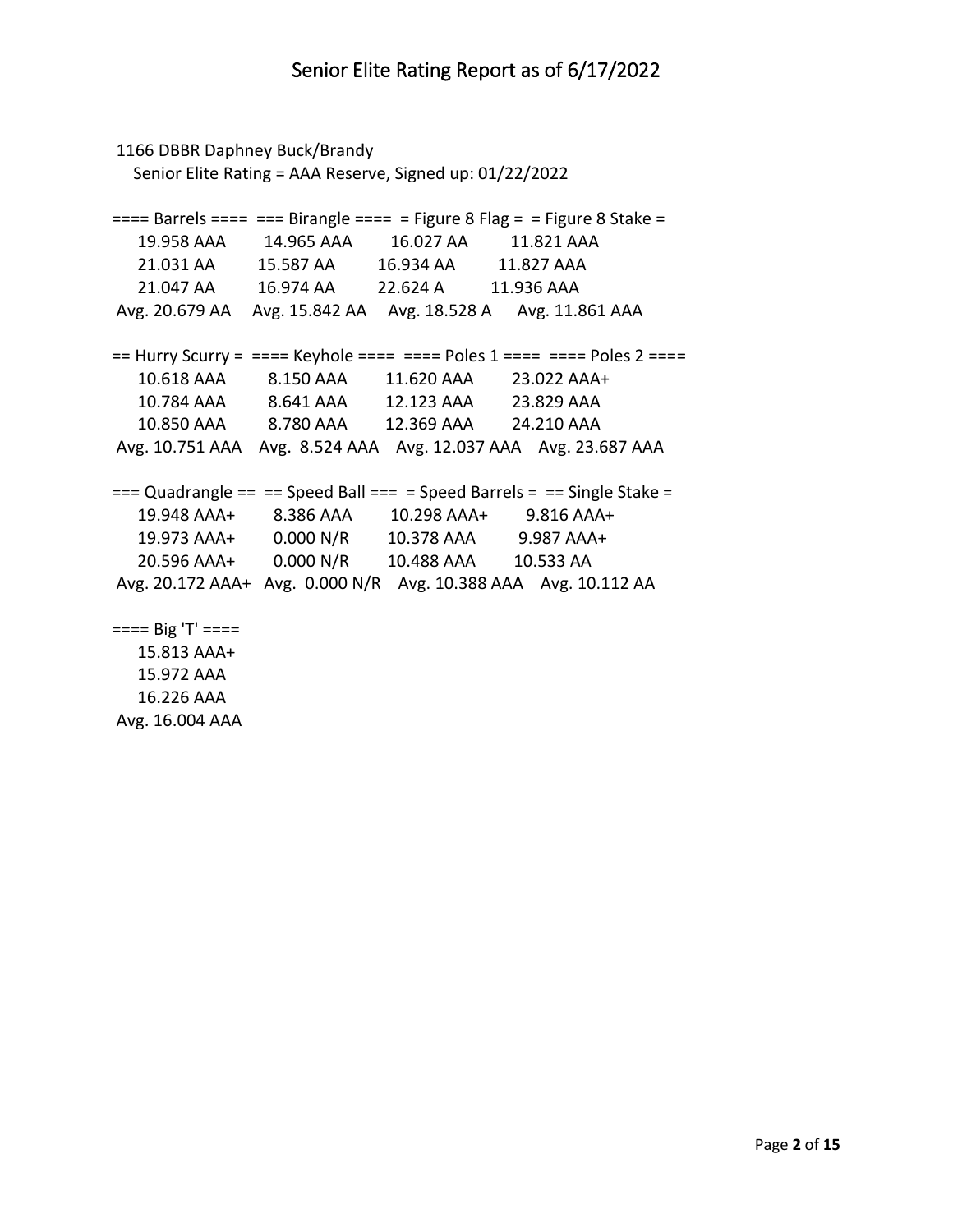```
2302 BCIT Bob Cranor/Its a Joy To Travel
   Senior Elite Rating = AAA+ Champion, Signed up: 10/06/2021
=== Barrels === === Birangle === = Figure 8 Flag = = Figure 8 Stake =
   18.875 AAA+ 14.337 AAA+ 11.892 AAA+ 11.176 AAA+
   19.202 AAA+ 14.436 AAA+ 12.096 AAA+ 11.189 AAA+
   19.208 AAA+ 14.629 AAA+ 12.272 AAA+ 11.204 AAA+
Avg. 19.095 AAA+ Avg. 14.467 AAA+ Avg. 12.087 AAA+ Avg. 11.190 AAA+
== Hurry Scurry = ==== Keyhole ===== = Poles 1 ==== = Poles 2 ===
   11.955 AA 7.797 AAA+ 10.718 AAA+ 22.103 AAA+
   12.073 AA 7.988 AAA+ 10.825 AAA+ 22.115 AAA+
   12.207 AA 0.000 N/R 10.966 AAA+ 22.204 AAA+
Avg. 12.078 AA Avg. 0.000 N/R Avg. 10.836 AAA+ Avg. 22.141 AAA+
== Quadrangle == == Speed Ball === = Speed Barrels = == Single Stake =
   19.557 AAA+ 7.491 AAA+ 10.185 AAA+ 9.620 AAA+
   19.648 AAA+ 7.503 AAA+ 10.220 AAA+ 9.794 AAA+
   19.933 AAA+ 7.591 AAA+ 10.275 AAA+ 9.911 AAA+
Avg. 19.713 AAA+ Avg. 7.528 AAA+ Avg. 10.227 AAA+ Avg. 9.775 AAA+
==== Big 'T' ==== 15.390 AAA+
   15.405 AAA+
   15.569 AAA+
```
Avg. 15.455 AAA+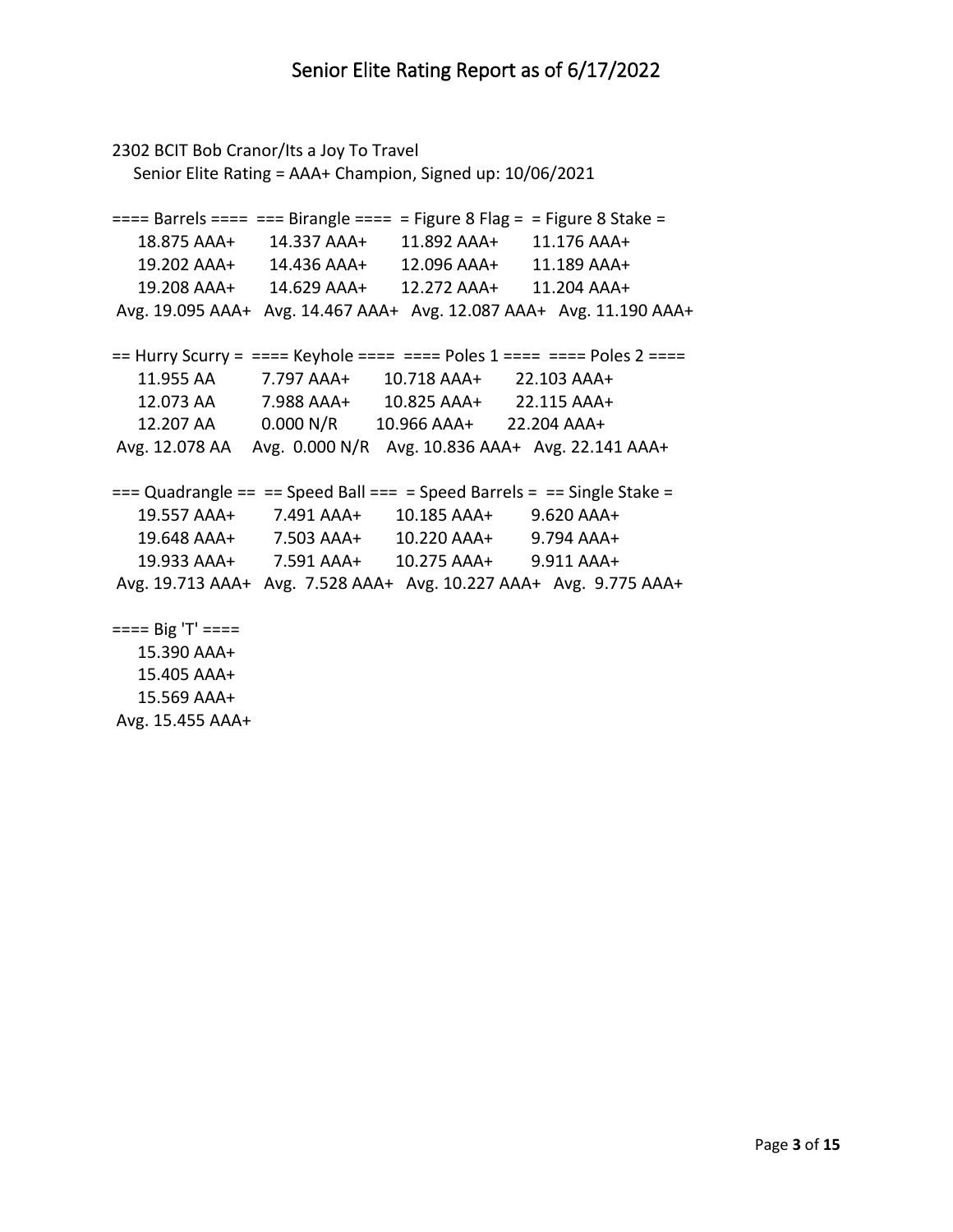```
2301 CCJU Charla Cranor/Just My Luck
   Senior Elite Rating = A Champion, Signed up: 10/06/2021
=== Barrels === === Birangle === = Figure 8 Flag = = Figure 8 Stake = 22.339 AA 15.743 AA 16.209 AA 13.629 A 
   23.222 A 17.252 AA 16.222 AA 14.029 A 
   24.711 A 17.613 A 20.873 AA 14.120 A 
Avg. 23.424 A Avg. 16.869 A Avg. 17.768 AA Avg. 13.926 A 
== Hurry Scurry = ==== Keyhole ===== = Poles 1 ==== = Poles 2 ===
   13.304 AA 10.641 AA 11.712 AAA 26.360 AA 
   15.497 A 0.000 N/R 12.166 AAA 27.193 AA 
   18.261 A 0.000 N/R 12.598 AAA 27.453 AA 
Avg. 15.687 A Avg. 0.000 N/R Avg. 12.159 AAA Avg. 27.002 AA 
== Quadrangle == == Speed Ball === = Speed Barrels = == Single Stake =
   26.534 A 10.589 AA 11.483 AA 12.457 A 
   26.987 A 25.281 FC 11.941 AA 13.026 A 
   27.660 A 0.000 N/R 12.205 AA 13.078 A 
Avg. 27.060 A Avg. 0.000 N/R Avg. 11.876 AA Avg. 12.854 A 
==== Big 'T' ==== 16.867 AAA 
   16.960 AAA 
   17.149 AAA
```
Avg. 16.992 AAA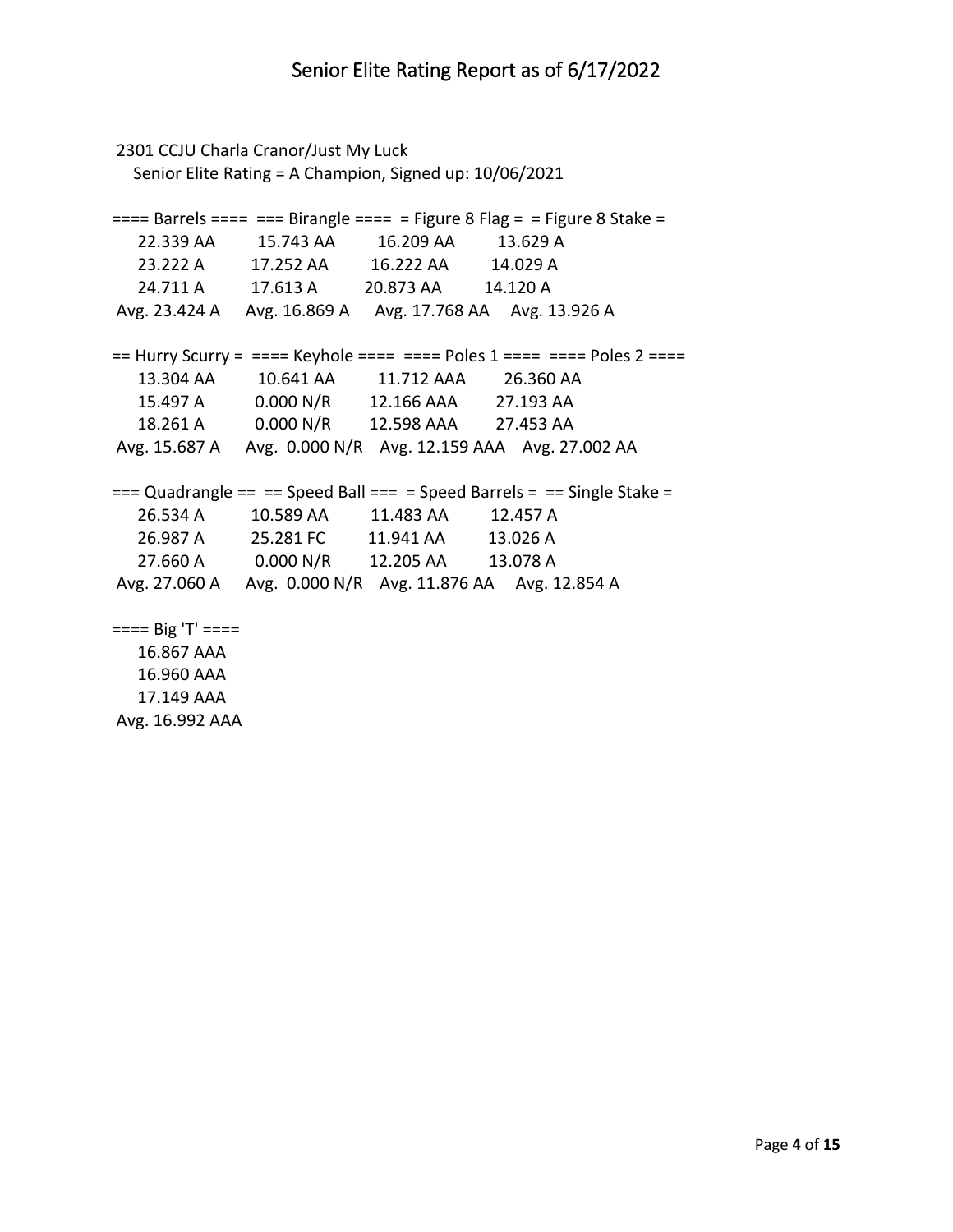```
3861 TDMI Toni DeHerrera/Missy
   Senior Elite Rating = AAA Champion, Signed up: 10/09/2021
=== Barrels === === Birangle === = Figure 8 Flag = = Figure 8 Stake =
   19.500 AAA+ 14.050 AAA+ 0.000 N/R 11.302 AAA+
   19.877 AAA 14.623 AAA+ 0.000 N/R 11.323 AAA+
   19.927 AAA 14.722 AAA 0.000 N/R 11.536 AAA+
Avg. 19.768 AAA Avg. 14.465 AAA Avg. 0.000 N/R Avg. 11.387 AAA+
== Hurry Scurry = ==== Keyhole ===== = Poles 1 ==== = Poles 2 ===
   10.026 AAA+ 7.790 AAA+ 10.933 AAA+ 22.699 AAA+
   10.074 AAA+ 0.000 N/R 11.479 AAA+ 22.931 AAA+
   10.182 AAA+ 0.000 N/R 11.592 AAA 23.030 AAA+
Avg. 10.094 AAA+ Avg. 0.000 N/R Avg. 11.335 AAA Avg. 22.887 AAA+
== Quadrangle == == Speed Ball === = Speed Barrels = == Single Stake =
   19.996 AAA+ 7.674 AAA+ 10.044 AAA+ 9.184 AAA+
   21.173 AAA 7.909 AAA+ 10.253 AAA+ 9.405 AAA+
   21.337 AAA 7.990 AAA+ 10.509 AAA 9.457 AAA+
Avg. 20.835 AAA Avg. 7.858 AAA+ Avg. 10.269 AAA Avg. 9.349 AAA+
==== Big 'T' ==== 14.951 AAA+
   14.980 AAA+
```
 15.176 AAA+ Avg. 15.036 AAA+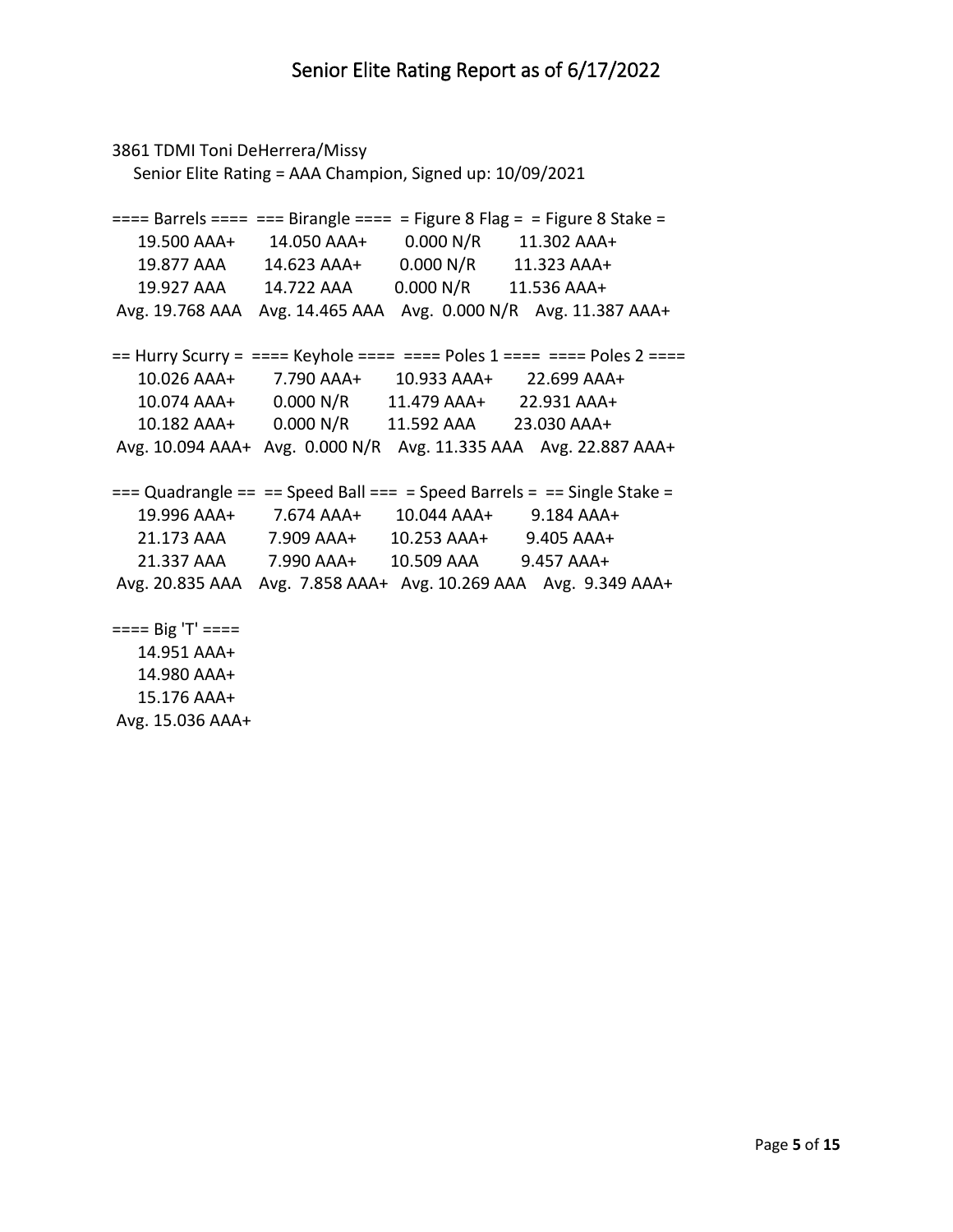```
2108 MHCE Mary Harris/Ceyanne
   Senior Elite Rating = AAA Reserve, Signed up: 10/05/2021
=== Barrels === === Birangle === = Figure 8 Flag = = Figure 8 Stake =
   18.864 AAA+ 13.794 AAA+ 12.984 AAA+ 10.986 AAA+
   18.947 AAA+ 13.992 AAA+ 13.150 AAA+ 11.177 AAA+
   19.207 AAA+ 14.415 AAA+ 13.745 AAA 11.314 AAA+
Avg. 19.006 AAA+ Avg. 14.067 AAA+ Avg. 13.293 AAA Avg. 11.159 AAA+
== Hurry Scurry = ==== Keyhole === === Poles 1 === = = Poles 2 ===
    0.000 N/R 7.538 AAA+ 12.242 AAA 27.180 AA 
    0.000 N/R 7.901 AAA+ 13.144 AAA 27.774 AA 
    0.000 N/R 0.000 N/R 13.208 AAA 28.427 AA 
Avg. 0.000 N/R Avg. 0.000 N/R Avg. 12.865 AAA Avg. 27.794 AA 
== Quadrangle == == Speed Ball === = Speed Barrels = == Single Stake =
   19.433 AAA+ 8.601 AA 10.210 AAA+ 9.359 AAA+
   24.338 AA 0.000 N/R 10.214 AAA+ 9.403 AAA+
    0.000 N/R 0.000 N/R 10.456 AAA 9.459 AAA+
Avg. 0.000 N/R Avg. 0.000 N/R Avg. 10.293 AAA Avg. 9.407 AAA+
==== Big 'T' ==== 15.940 AAA 
   16.153 AAA 
   17.120 AAA
```
Avg. 16.404 AAA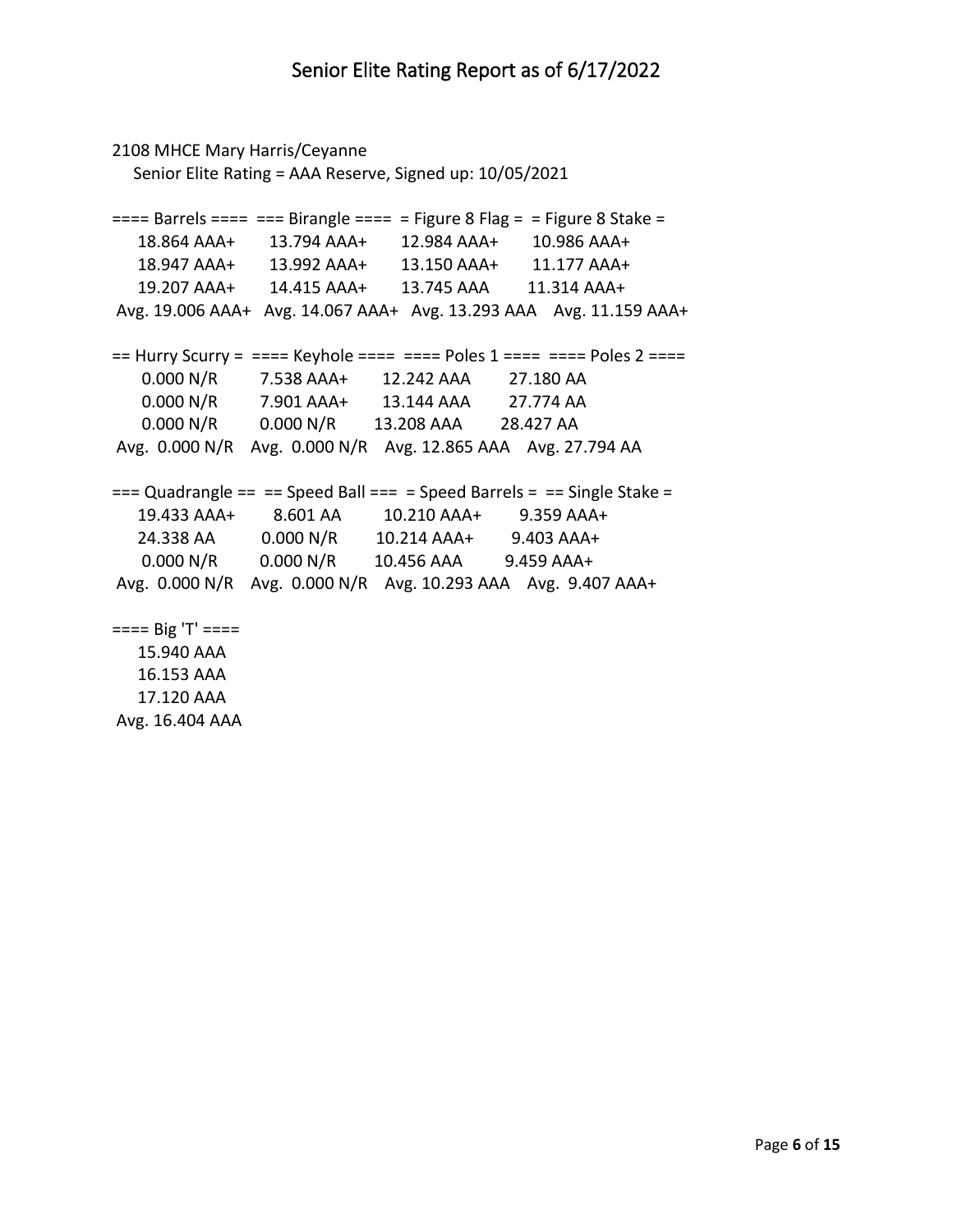```
3707 JHRU Johna Hurl/Rudy
   Senior Elite Rating = AAA+ Champion, Signed up: 11/05/2021
=== Barrels === === Birangle === = Figure 8 Flag = = Figure 8 Stake =
   18.865 AAA+ 14.214 AAA+ 11.557 AAA+ 11.158 AAA+
   19.136 AAA+ 14.520 AAA+ 12.108 AAA+ 11.223 AAA+
   19.181 AAA+ 14.594 AAA+ 12.376 AAA+ 11.343 AAA+
Avg. 19.061 AAA+ Avg. 14.443 AAA+ Avg. 12.014 AAA+ Avg. 11.241 AAA+
== Hurry Scurry = === Keyhole === === Poles 1 === = = Poles 2 === 10.067 AAA+ 7.784 AAA+ 10.773 AAA+ 22.144 AAA+
   10.113 AAA+ 7.962 AAA+ 10.866 AAA+ 22.260 AAA+
   10.240 AAA+ 7.979 AAA+ 10.884 AAA+ 22.874 AAA+
Avg. 10.140 AAA+ Avg. 7.908 AAA+ Avg. 10.841 AAA+ Avg. 22.426 AAA+
== Quadrangle == == Speed Ball === = Speed Barrels = == Single Stake =
   20.183 AAA+ 7.440 AAA+ 10.276 AAA+ 9.901 AAA+
   20.395 AAA+ 7.767 AAA+ 10.394 AAA 9.933 AAA+
   20.402 AAA+ 7.944 AAA+ 10.448 AAA 9.992 AAA+
Avg. 20.327 AAA+ Avg. 7.717 AAA+ Avg. 10.373 AAA Avg. 9.942 AAA+
==== Big 'T' ==== 15.342 AAA+
   15.474 AAA+
   15.703 AAA+
```
Avg. 15.506 AAA+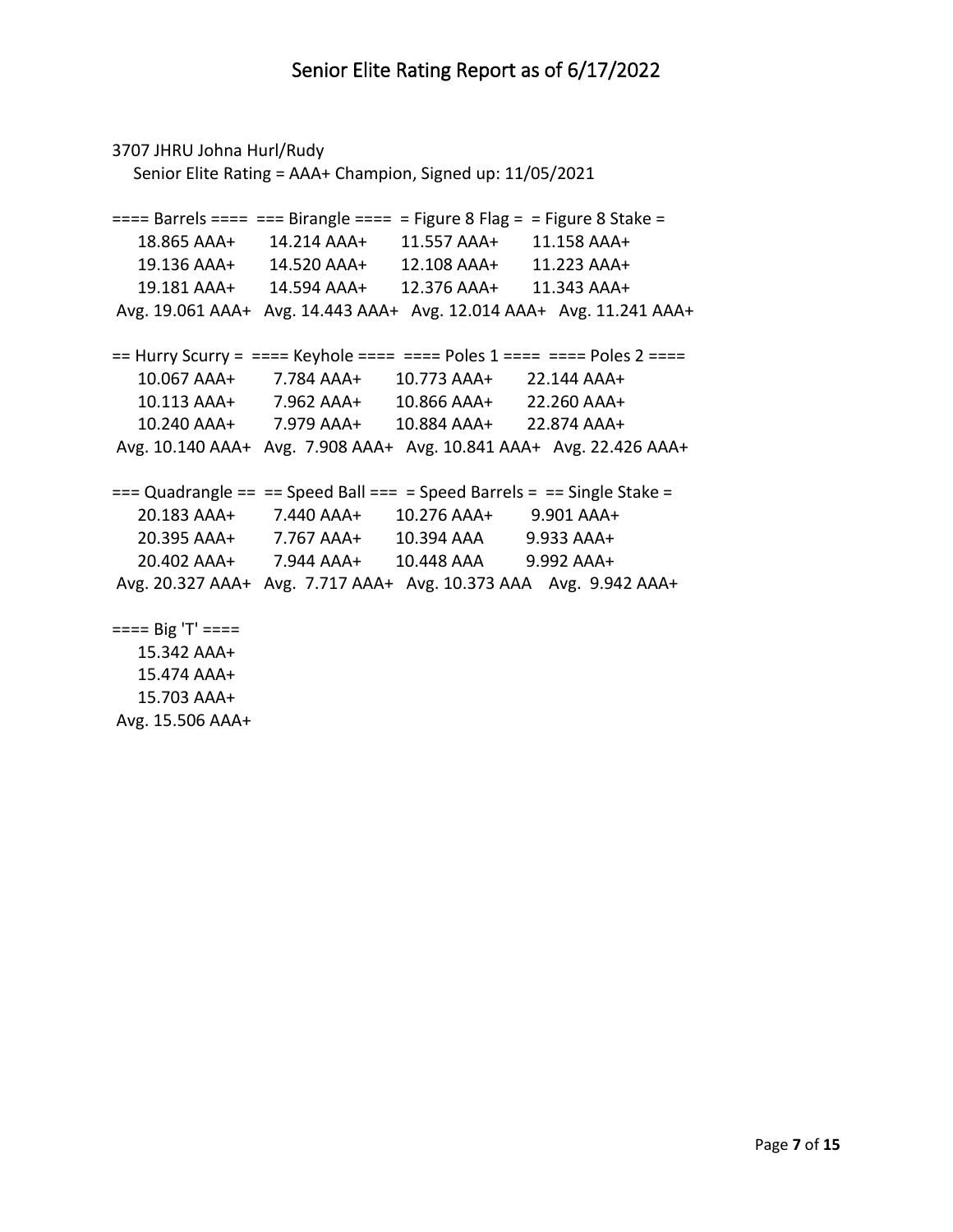```
6179 TLLI Timmi Lemen/Little Bit Lectro
   Senior Elite Rating = AA Champion, Signed up: 11/08/2021
=== Barrels === === Birangle === = Figure 8 Flag = = Figure 8 Stake = 20.105 AAA 15.745 AA 11.824 AAA+ 11.061 AAA+
   20.191 AAA 16.051 AA 12.013 AAA+ 11.640 AAA+
   21.255 AA 19.212 A 12.113 AAA+ 11.686 AAA 
Avg. 20.517 AA Avg. 17.003 A Avg. 11.983 AAA+ Avg. 11.462 AAA 
== Hurry Scurry = === Keyhole === === Poles 1 === = = Poles 2 === 11.305 AAA 8.537 AAA 11.521 AAA+ 24.860 AAA 
   11.814 AA 8.659 AAA 12.668 AAA 25.054 AAA 
   12.278 AA 8.796 AAA 12.876 AAA 25.646 AA 
Avg. 11.799 AA Avg. 8.664 AAA Avg. 12.355 AAA Avg. 25.187 AA 
== Quadrangle == == Speed Ball === = Speed Barrels = == Single Stake =
   23.153 AA 7.742 AAA+ 11.193 AA 10.306 AA 
   23.512 AA 7.780 AAA+ 11.339 AA 10.671 AA 
   24.789 A 8.569 AA 11.444 AA 11.039 AA 
Avg. 23.818 A Avg. 8.030 AA Avg. 11.325 AA Avg. 10.672 AA 
==== Big 'T' ==== 14.848 AAA+
   15.451 AAA+
```
 15.677 AAA+ Avg. 15.325 AAA+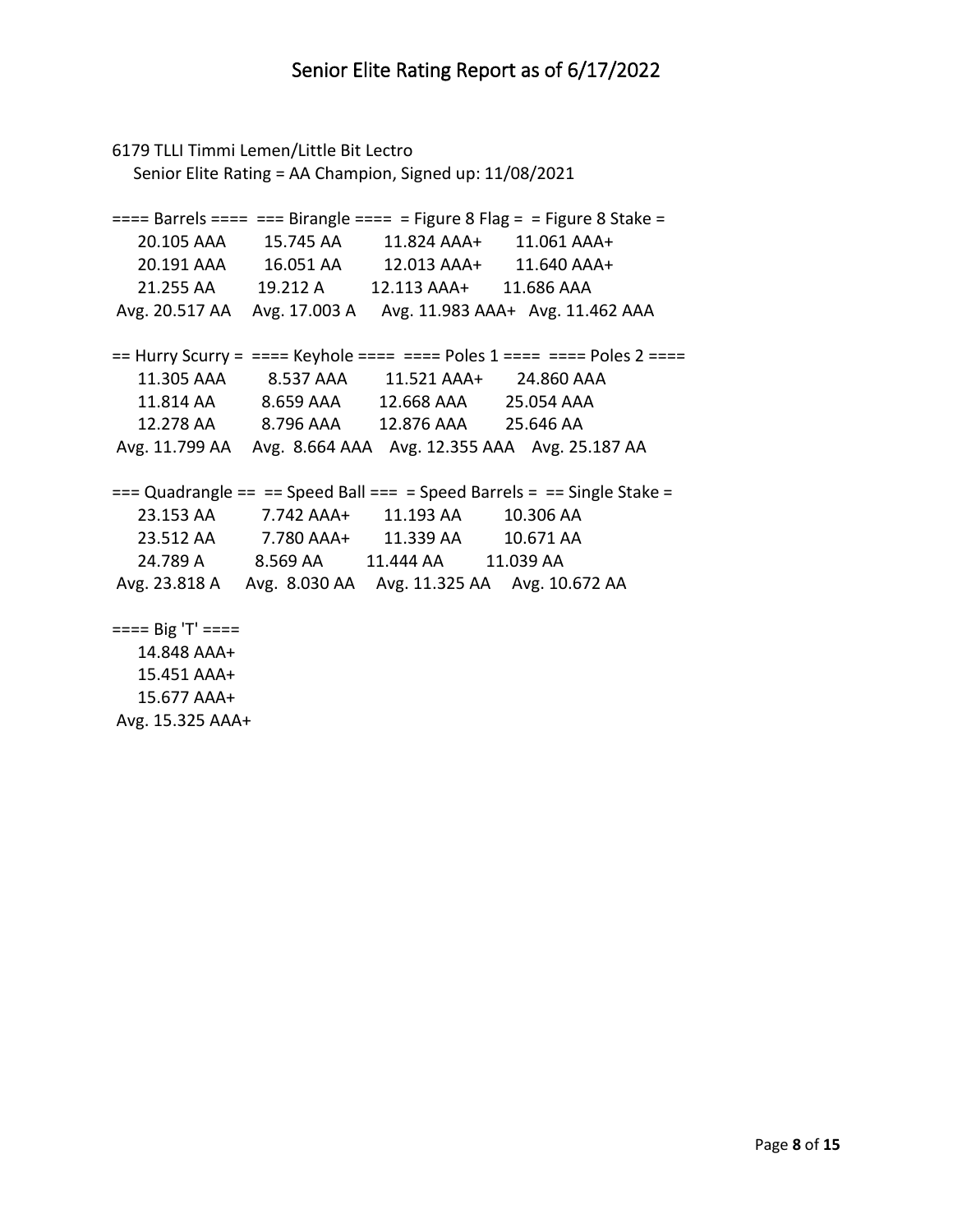```
1197 DMGI Dawn Mileham/Girls Got Rythmn
   Senior Elite Rating = AAA Champion, Signed up: 09/25/2021
=== Barrels === === Birangle === = Figure 8 Flag = = Figure 8 Stake = 19.198 AAA+ 14.189 AAA+ 13.882 AAA 11.536 AAA+
   19.271 AAA+ 14.594 AAA+ 14.892 AAA 11.632 AAA+
   19.350 AAA+ 14.781 AAA 16.447 AA 12.080 AAA 
Avg. 19.273 AAA+ Avg. 14.521 AAA Avg. 15.074 AA Avg. 11.749 AAA 
== Hurry Scurry = ==== Keyhole ===== = Poles 1 ==== = Poles 2 ===
   10.468 AAA+ 8.069 AAA 11.647 AAA 23.425 AAA 
   10.607 AAA 8.657 AAA 11.960 AAA 24.423 AAA 
   10.764 AAA 21.226 FC 12.414 AAA 24.672 AAA 
Avg. 10.613 AAA Avg. 12.651 FC Avg. 12.007 AAA Avg. 24.173 AAA 
== Quadrangle == == Speed Ball === = Speed Barrels = == Single Stake =
   19.936 AAA+ 8.055 AAA 10.220 AAA+ 9.759 AAA+
   20.660 AAA+ 8.055 AAA 10.323 AAA+ 9.942 AAA+
   20.698 AAA+ 8.075 AAA 10.568 AAA 10.061 AAA 
Avg. 20.431 AAA+ Avg. 8.062 AAA Avg. 10.370 AAA Avg. 9.921 AAA 
==== Big 'T' ==== 15.948 AAA 
   16.403 AAA
```
 16.557 AAA Avg. 16.303 AAA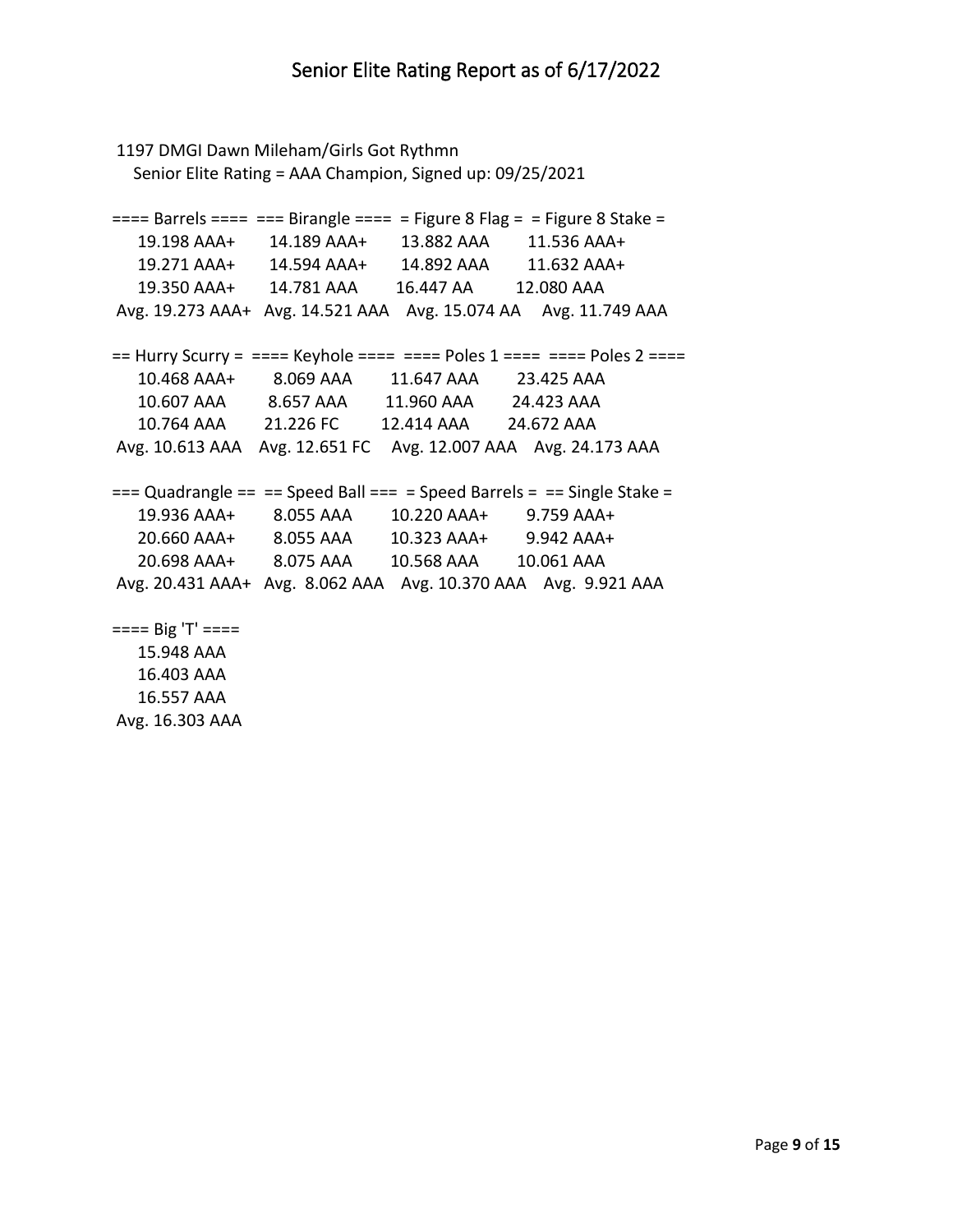```
4066 MNSA Marnie Nessen/Sassy
   Senior Elite Rating = AAA Reserve, Signed up: 08/03/2021
=== Barrels === === Birangle === = Figure 8 Flag = = Figure 8 Stake =
   19.794 AAA 14.947 AAA 16.304 AA 11.457 AAA+
   20.039 AAA 15.286 AAA 99.999 FC 11.864 AAA 
   20.742 AA 15.526 AAA 0.000 N/R 11.966 AAA 
Avg. 20.192 AA Avg. 15.253 AAA Avg. 0.000 N/R Avg. 11.762 AAA 
== Hurry Scurry = === Keyhole === === Poles 1 === = = Poles 2 === 10.454 AAA+ 8.207 AAA 11.384 AAA+ 24.252 AAA 
   10.539 AAA+ 8.279 AAA 12.642 AAA 25.789 AA 
   10.553 AAA+ 8.725 AAA 12.825 AAA 26.551 AA 
Avg. 10.515 AAA+ Avg. 8.404 AAA Avg. 12.284 AAA Avg. 25.531 AA 
== Quadrangle == == Speed Ball == = Speed Barrels = == Single Stake =
   20.940 AAA 8.511 AAA 10.348 AAA+ 9.854 AAA+
   20.953 AAA 8.645 AA 10.433 AAA 9.905 AAA+
   21.184 AAA 9.165 AA 10.660 AAA 10.011 AAA 
Avg. 21.026 AAA Avg. 8.774 AA Avg. 10.480 AAA Avg. 9.923 AAA 
==== Big 'T' ==== 17.036 AAA 
   17.484 AA
```
17.517 AA

Avg. 17.346 AA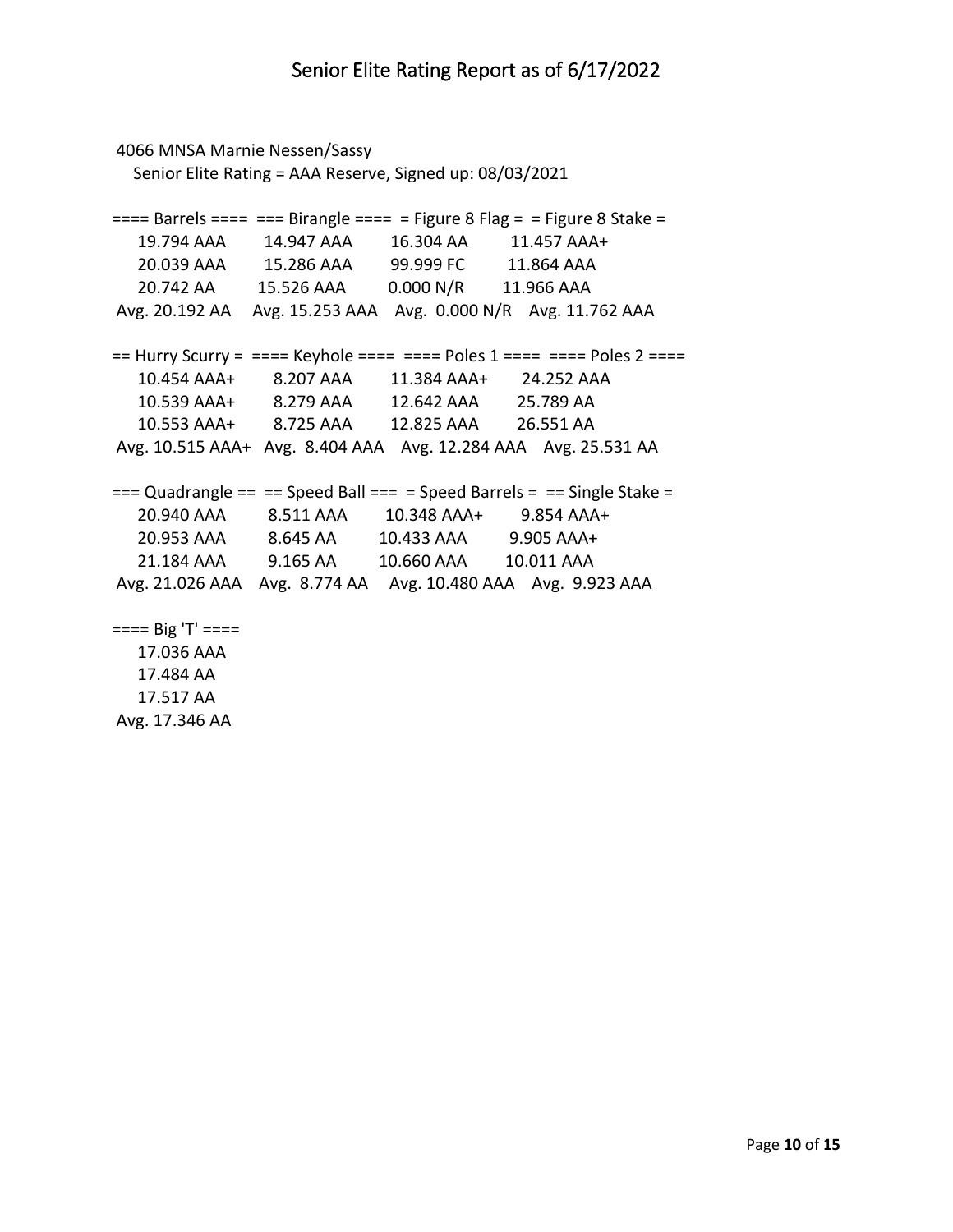```
9718 FSFE Fayra Staas/Feel The Sting
   Senior Elite Rating = Not Rated, Signed up: 08/05/2021
=== Barrels === === Birangle === = Figure 8 Flag = = Figure 8 Stake = 19.255 AAA+ 44.584 FC 0.000 N/R 11.477 AAA+
  19.936 AAA 48.434 FC 0.000 N/R 11.609 AAA+<br>0.000 N/R 0.000 N/R 0.000 N/R 0.000 N/R
    0.000 N/R 0.000 N/R 0.000 N/R 0.000 N/R 
Avg. 0.000 N/R Avg. 0.000 N/R Avg. 0.000 N/R Avg. 0.000 N/R 
== Hurry Scurry = ==== Keyhole ===== = Poles 1 ==== = Poles 2 ===
    9.885 AAA+ 0.000 N/R 12.221 AAA 28.416 AA 
    0.000 N/R 0.000 N/R 14.763 AA 0.000 N/R 
    0.000 N/R 0.000 N/R 0.000 N/R 0.000 N/R 
Avg. 0.000 N/R Avg. 0.000 N/R Avg. 0.000 N/R Avg. 0.000 N/R 
== Quadrangle == == Speed Ball === = Speed Barrels = == Single Stake =
   20.004 AAA+ 8.274 AAA 10.091 AAA+ 9.743 AAA+
    0.000 N/R 0.000 N/R 31.692 FC 9.763 AAA+
    0.000 N/R 0.000 N/R 0.000 N/R 0.000 N/R 
Avg. 0.000 N/R Avg. 0.000 N/R Avg. 0.000 N/R Avg. 0.000 N/R 
==== Big 'T' ==== 17.794 AA 
    0.000 N/R 
    0.000 N/R
```
Avg. 0.000 N/R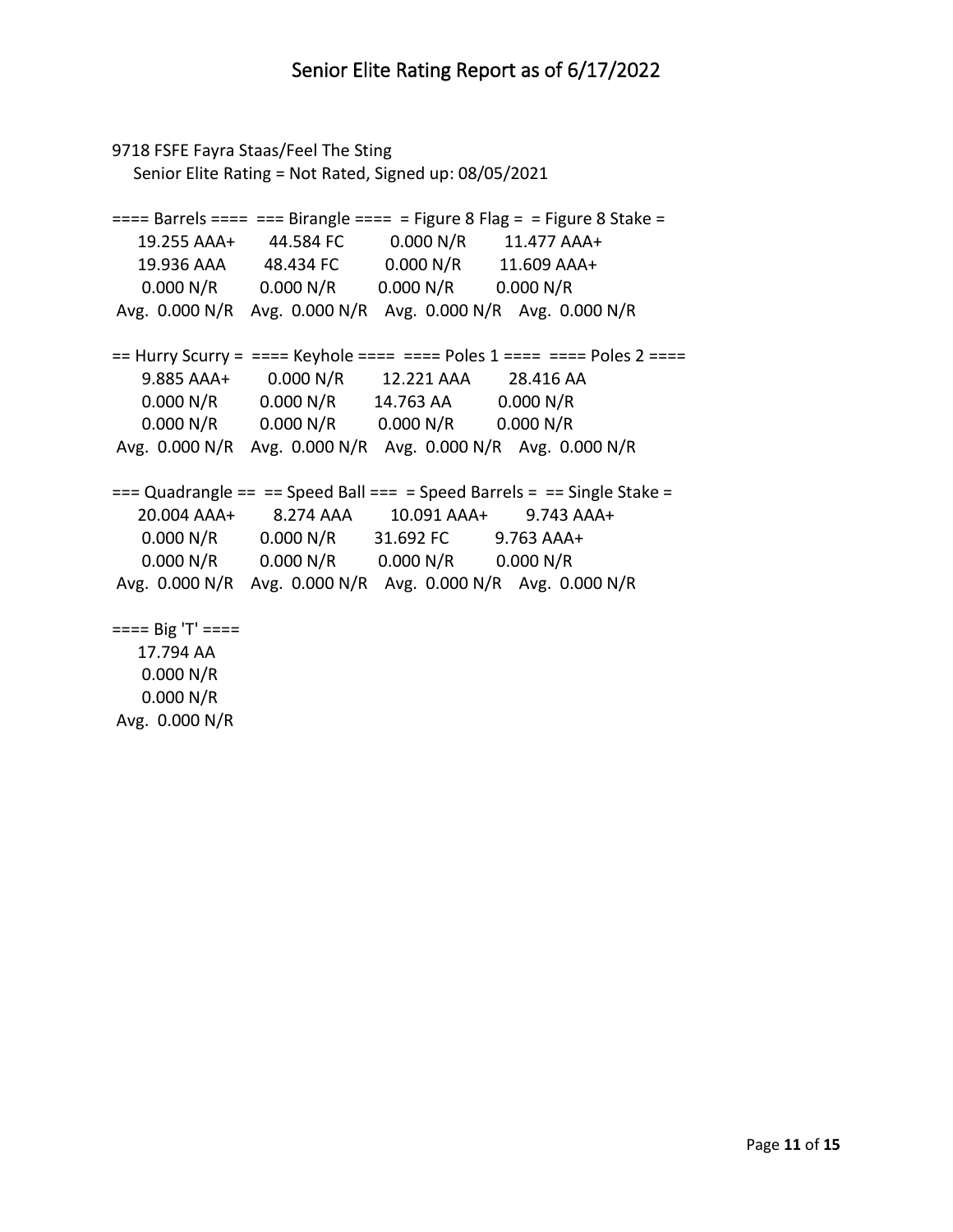## Senior Elite Rating Report as of 6/17/2022

 7.3.1 Senior Elite Champion/Reserve Status Report (Must have a SE rating of AAA Champion or greater)

BAR Champion 19.061 Johna Hurl/Rudy BAR Reserve 19.095 Bob Cranor/Its a Joy To Travel

BR Champion 13.999 Margo Abatti/Masters Nu Munchkin BR Reserve 14.443 Johna Hurl/Rudy

F8F Champion 11.993 Margo Abatti/Masters Nu Munchkin F8F Reserve 12.014 Johna Hurl/Rudy

F8S Champion 11.190 Bob Cranor/Its a Joy To Travel F8S Reserve 11.241 Johna Hurl/Rudy

HS Champion 10.094 Toni DeHerrera/Missy HS Reserve 10.095 Margo Abatti/Masters Nu Munchkin

KH Champion 7.908 Johna Hurl/Rudy KH Reserve 8.478 Margo Abatti/Masters Nu Munchkin

P1 Champion 10.836 Bob Cranor/Its a Joy To Travel P1 Reserve 10.841 Johna Hurl/Rudy

P2 Champion 22.141 Bob Cranor/Its a Joy To Travel P2 Reserve 22.426 Johna Hurl/Rudy

QR Champion 19.713 Bob Cranor/Its a Joy To Travel QR Reserve 20.327 Johna Hurl/Rudy

SBL Champion 7.528 Bob Cranor/Its a Joy To Travel SBL Reserve 7.717 Johna Hurl/Rudy

SBR Champion 10.218 Margo Abatti/Masters Nu Munchkin SBR Reserve 10.227 Bob Cranor/Its a Joy To Travel

SSR Champion 9.349 Toni DeHerrera/Missy SSR Reserve 9.775 Bob Cranor/Its a Joy To Travel

BT Champion 15.036 Toni DeHerrera/Missy BT Reserve 15.455 Bob Cranor/Its a Joy To Travel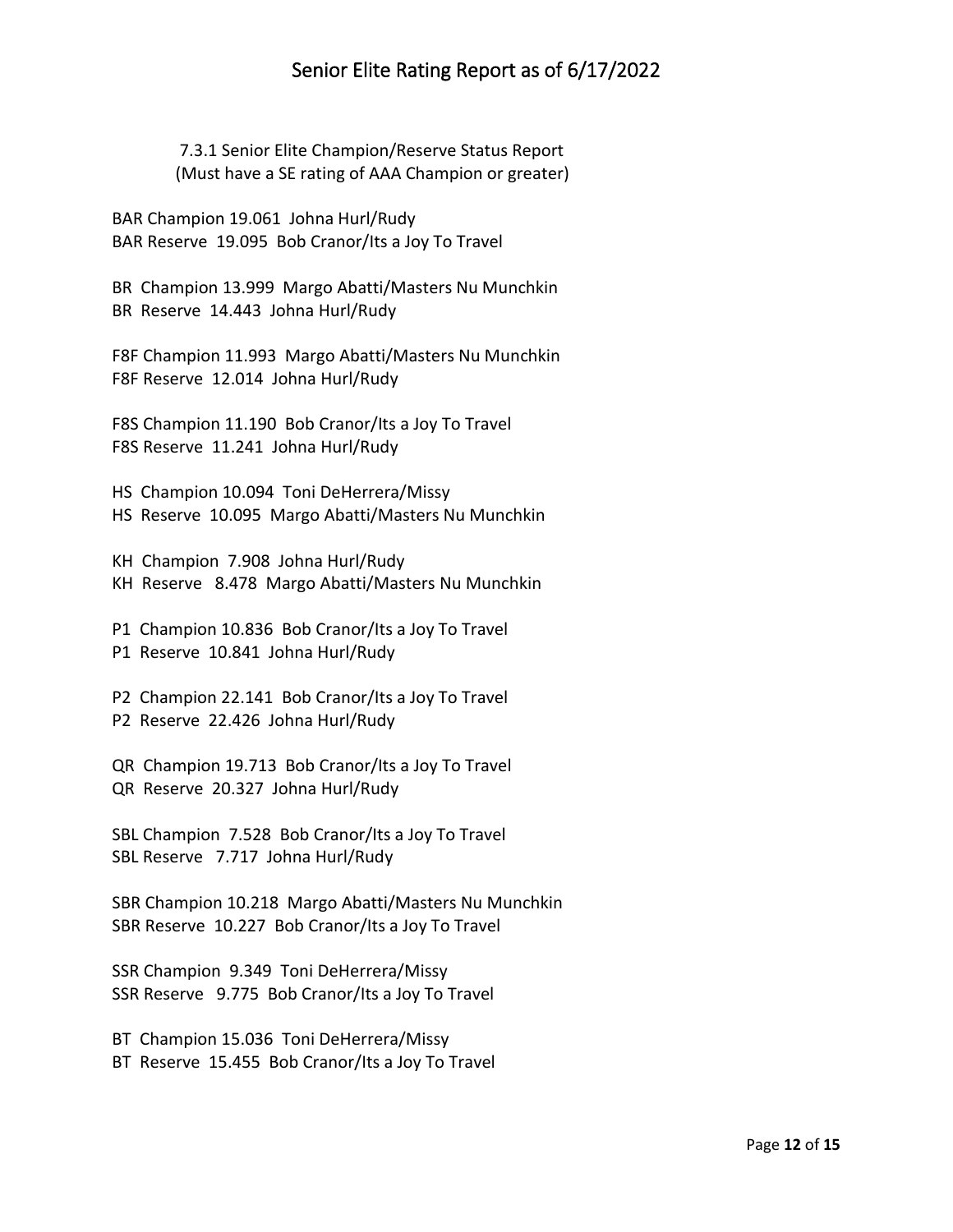## Senior Elite Rating Report as of 6/17/2022

7.3.2 Senior Elite Record Holder Status Report

| BAR 02/06/2022 18.864 (District 18) Mary Harris/Ceyanne              |
|----------------------------------------------------------------------|
| BR 01/23/2022 13.644 (District 18) Margo Abatti/Masters Nu Munchkin  |
| F8F 05/07/2022 11.495 (District 14) Margo Abatti/Masters Nu Munchkin |
| F8S 01/23/2022 10.986 (District 18) Mary Harris/Ceyanne              |
| HS 08/21/2021 9.885 (District 3) Fayra Staas/Feel The Sting          |
| KH 02/20/2022 7.538 (District 18) Mary Harris/Ceyanne                |
| P1 09/12/2021 10.718 (District 33) Bob Cranor/Its a Joy To Travel    |
| P2 10/17/2021 22.103 (District 33) Bob Cranor/Its a Joy To Travel    |
| QR 02/20/2022 19.433 (District 18) Mary Harris/Ceyanne               |
| SBL 06/04/2022 7.440 (District 14) Johna Hurl/Rudy                   |
| SBR 02/19/2022 10.044 (District 3) Toni DeHerrera/Missy              |
| SSR 10/16/2021 9.184 (District 3) Toni DeHerrera/Missy               |

BT 04/24/2022 14.848 (District 4) Timmi Lemen/Little Bit Lectro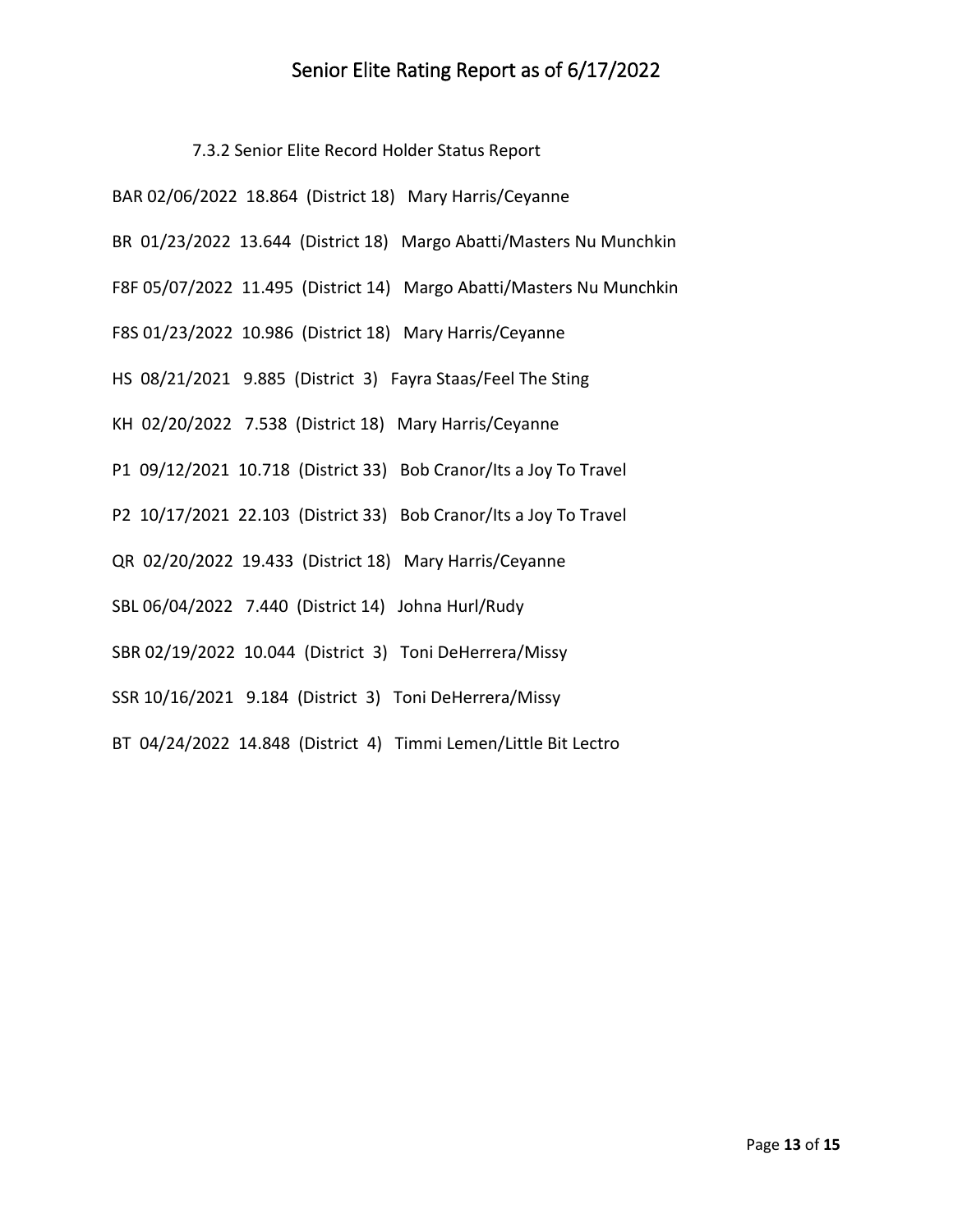7.3.5 Senior Elite All Around Champion Report (Must have a SE rating of AAA Champion or greater)

```
1 Points: 52 Bob Cranor/Its a Joy To Travel 
         BAR 19.095, Points = 4 BR 14.467, Points = 2
         F8F 12.087, Points = 3 F8S 11.190, Points = 6
         HS 12.078, Points = 1 P1 10.836, Points = 6
         P2 22.141, Points = 6 QR 19.713, Points = 6
         SBL 7.528, Points = 6 SBR 10.227, Points = 4
         SSR 9.775, Points = 4 BT 15.455, Points = 4
2 Points: 48 Johna Hurl/Rudy 
         BAR 19.061, Points = 6 BR 14.443, Points = 4
         F8F 12.014, Points = 4 F8S 11.241, Points = 4
         HS 10.140, Points = 3 KH 7.908, Points = 6
         P1 10.841, Points = 4 P2 22.426, Points = 4
         QR 20.327, Points = 4 SBL 7.717, Points = 4
         SBR 10.373, Points = 1 SSR 9.942, Points = 1
         BT 15.506, Points = 3
3 Points: 41 Margo Abatti/Masters Nu Munchkin 
         BAR 19.139, Points = 3 BR 13.999, Points = 6
         F8F 11.993, Points = 6 F8S 11.359, Points = 3
         HS 10.095, Points = 4 KH 8.478, Points = 4
         P1 13.791, Points = 1 P2 25.710, Points = 1
         QR 20.444, Points = 2 SBR 10.218, Points = 6
         SSR 9.801, Points = 3 BT 15.508, Points = 2
4 Points: 37 Toni DeHerrera/Missy 
         BAR 19.768, Points = 1 BR 14.465, Points = 3
         F8S 11.387, Points = 2 HS 10.094, Points = 6
         P1 11.335, Points = 3 P2 22.887, Points = 3
         QR 20.835, Points = 1 SBL 7.858, Points = 3
         SBR 10.269, Points = 3 SSR 9.349, Points = 6
         BT 15.036, Points = 6
5 Points: 25 Dawn Mileham/Girls Got Rythmn 
         BAR 19.273, Points = 2 BR 14.521, Points = 1
         F8F 15.074, Points = 2 F8S 11.749, Points = 1
         HS 10.613, Points = 2 KH 12.651, Points = 3
         P1 12.007, Points = 2 P2 24.173, Points = 2
         QR 20.431, Points = 3 SBL 8.062, Points = 2
```
SBR 10.370, Points = 2 SSR 9.921, Points = 2

BT 16.303, Points = 1